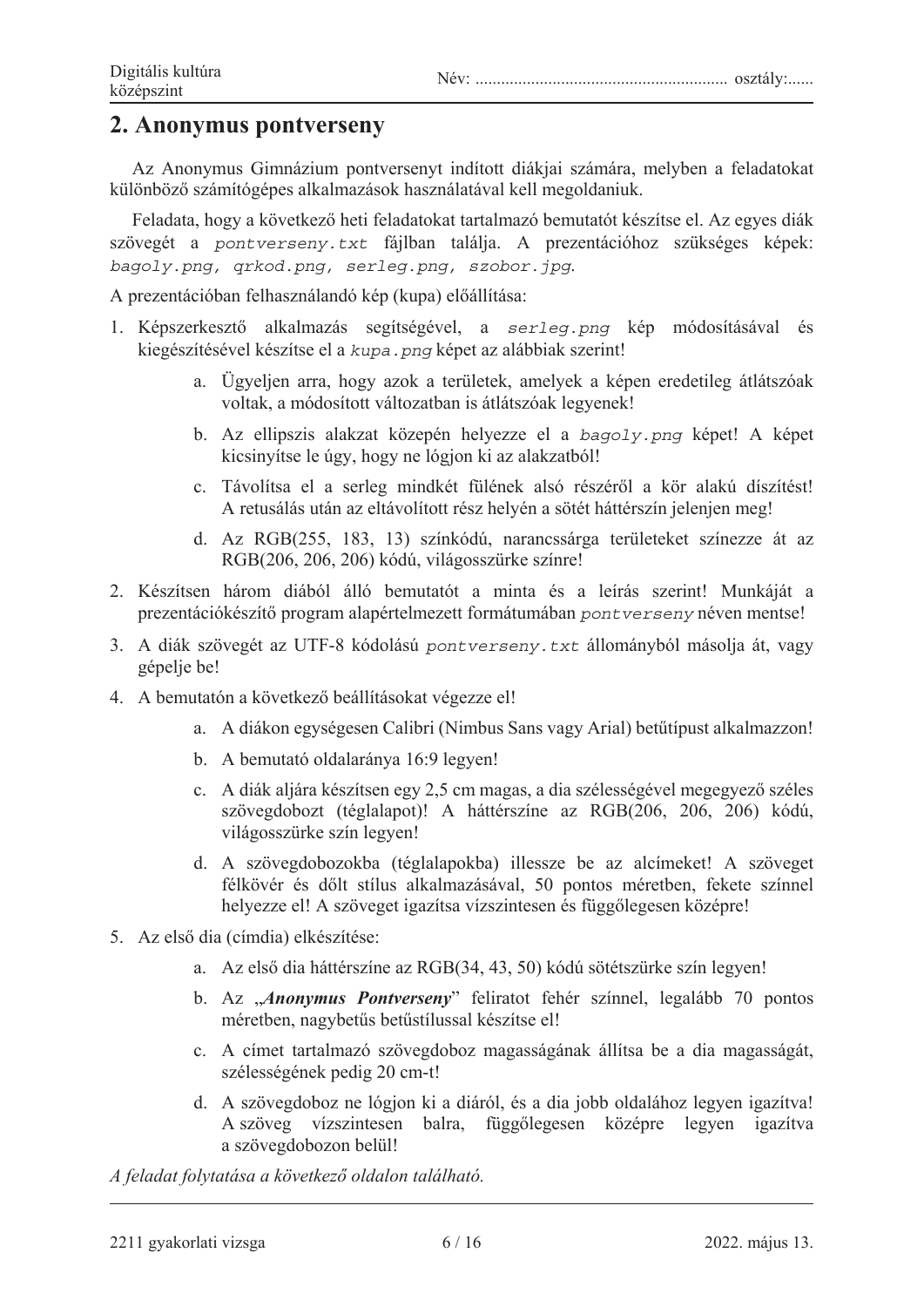- e. Helyezze el a kupa png képet a dia bal oldalán úgy, hogy a serleg alja kis mértékben rálógjon a szürke hátterű alsó szövegdobozra! Oldja meg, hogy a kép ne lógion le a diáról egyik irányban sem! Amennyiben ezt a képet nem tudta elkészíteni, használja helyette az eredeti, serleg. png képet!
- 6. A második diát (Heti feladvány) az alábbi leírás és a minta alapján alakítsa ki:
	- a. A dia bal oldalán helyezzen el a dia magasságával megegyező magasságú, RGB(34, 43, 50) háttérszínű, körvonal nélküli téglalapot!
	- b. Szúrja be a kupa. png képet a dia bal oldalára! A képet méretezze át és helyezze el úgy, hogy a téglalap és a kép együtt egy P betűt formázzon, utalva a Pontverseny szóra! Amennyiben ezt a képet nem tudta elkészíteni, használja helyette az eredeti, serleg. png képet!
	- c. Helyezze el és méretezze át a szobor. jpg és grkod. png képeket a dia felső részén úgy, hogy ne takarják egymást és más alakzatot! A két kép teteje egy vonalra illeszkedjen!
	- d. A megadott szöveget helyezze el egy szövegdobozban, majd alakítsa sorszámozott listává, és a szöveg színe legyen fekete, mérete 20 pontos!
	- e. A szövegdobozt úgy helyezze el, hogy a dián látható többi alakzattal ne takarják egymást!
- 7. A harmadik dia (A pontverseny állása) elkészítése:
	- a. A dia felépítése, formázása és a közös elemek pozíciója ugyanaz legyen, mint a második dia esetén!
	- b. Helyezze el a pontverseny állását tartalmazó, tabulátorral tagolt szöveget egy sorszámozott listában, 26 pontos betűméretben, fekete színnel! Ügyeljen arra, hogy a helyezések, nevek, osztályok és pontszámok rendre azonos pozíción kezdődjenek!

20 pont

A feladathoz tartozó minta a következő lapon található.

<sup>2211</sup> gyakorlati vizsga